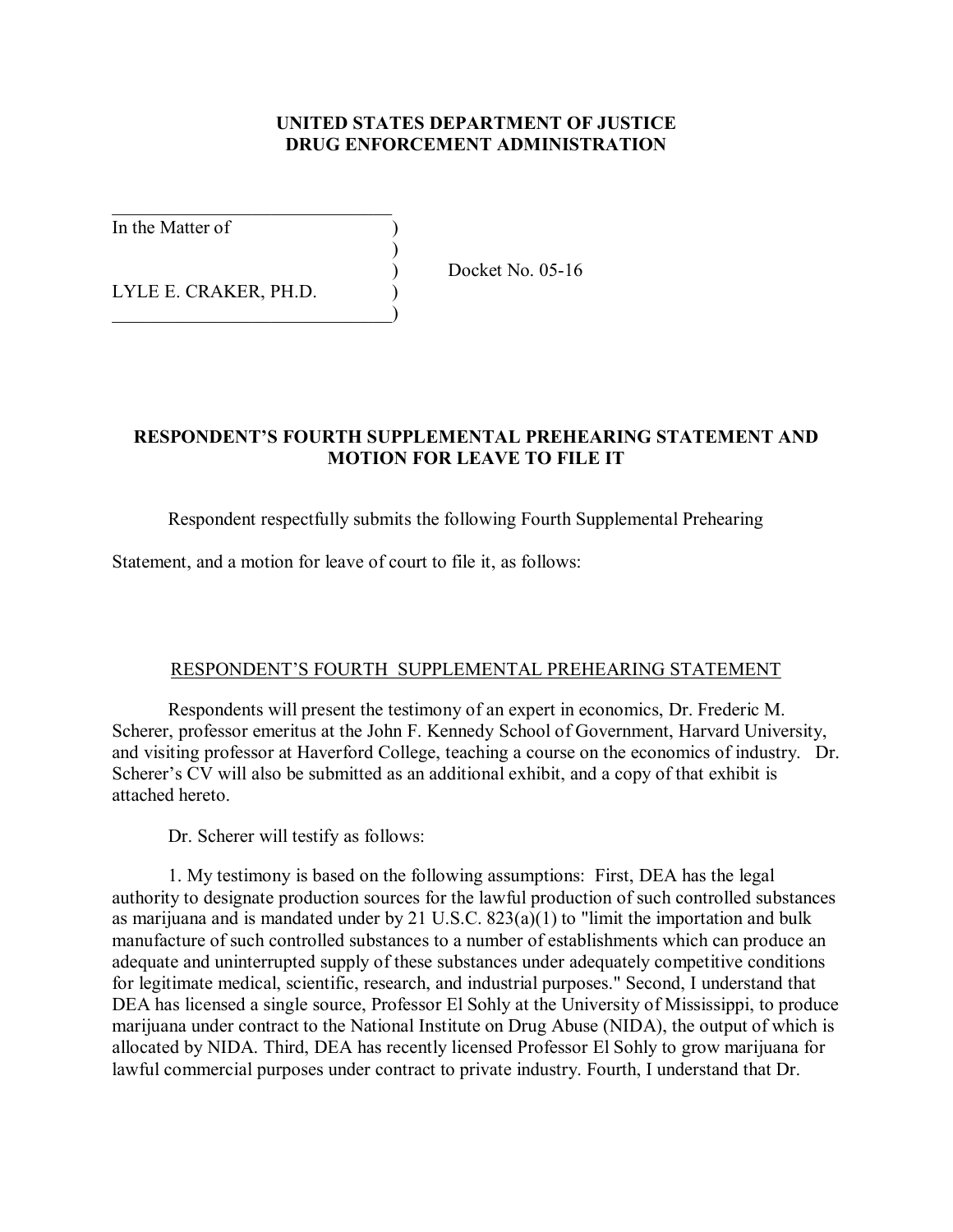Craker is seeking authorization to establish an alternative competitive source at the University of Massachusetts, whose output is to be used solely for lawful medical experimental purposes.

2. I have been asked to address the testimony on August 25, 2005, of Mr. Matt Strait of DEA. Mr. Strait, the coordinator of gathering information for the DEA to respond to Dr. Craker's application, testified that when he coordinated that response, he did not examine the issue of competition because there was no issue of competition in the provision of marijuana. Mr. Strait noted that because the DEA-licensed University of Mississippi source "provides marijuana to researchers at a not for profit basis," there was no issue of competition to be considered. In other words, because supplies are provided at cost, there is no lack of competition, since, according to Mr. Strait, the words used in the Code of Federal Regulations "all seem to be geared around the economics."

3. My interpretation of this rather imprecise testimony is that, since the University of Mississippi source prices its supplies of marijuana at cost rather than above cost, there is no monopoly problem; the requisites of competition are satisfied.

4. My understanding is that, in addition to providing only marijuana of relatively low potency, NIDA has in the past denied applications for marijuana supplies to be used solely for legitimate research. For those applications, the supply is constrained to zero. When there is a market demand for a commodity and there is no supply, any reputable economist would agree that the true price is the so-called shadow price, also called the implicit price, that is, the price consistent with finite demand but zero supply. Under the circumstances here, the shadow price is infinity for certain demand functions, i.e., those derived from Cobb-Douglas utility functions (Paul Douglas was a U.S. senator in the 1950s), or in other special cases, the price just above the price at which the demander's demand is choked off to a quantity of zero. In either case, such a shadow price is higher, usually much higher, than the price at which a monopoly would maximize its profits. And the monopoly price is higher than a competitive price. Thus, when a monopoly supplier denies supplies to legitimate demanders, there is a very significant impairment of competition -- more significant than if the supplier merely levied a monopoly price.

6. Scholars of all ideological shades who accept the basic premises favoring a market economy agree that refusal to supply by an entity with monopoly power is at least as undesirable as supplying at a monopoly price. As Friedrich A. Hayek observed in his book, The Road to Serfdom (1976 University of Chicago revised edition, p. 93):

> Our freedom of choice in a competitive society rests on the fact that, if one person refuses to satisfy our wishes, we can turn to another. But if we face a monopolist we are at his mercy. And an authority directing the whole economic system would be the most powerful monopolist conceivable. While we need probably not be afraid that such an authority would exploit this power in the manner in which a private monopolist would do so, while its purpose would presumably not be the extortion of maximum financial gain, it would have complete power to decide what we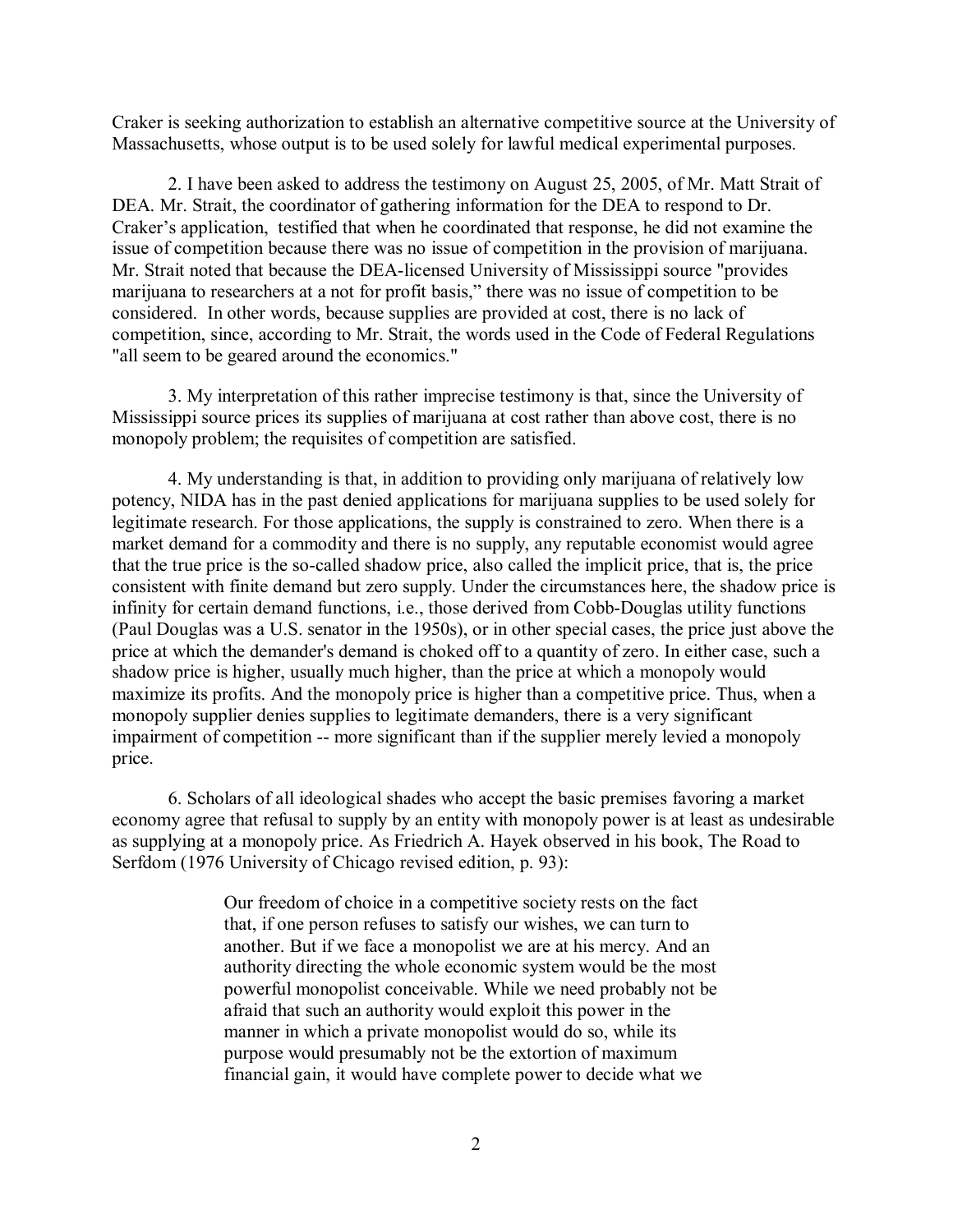are to be given and on what terms... The power conferred by the control of production and prices is almost unlimited.

Professor Hayek's book is considered the bedrock of contemporary conservative economics. And I hardly need to say that Hayek abhorred the kind of power he was describing. On the more liberal side (by a modern, not 19th Century, definition of the term), consider the 1959 treatise by Carl Kaysen and Donald F. Turner, Antitrust Policy: An Economic and Legal Analysis, p. 14:

> The demand for limiting business power springs more often from those who feel themselves at a disadvantage in interbusiness transactions than it does from households ... Competition in this context is desirable because it substitutes an impersonal market control for the personal control of powerful business executives, or for the personal control of government bureaucrats. The impersonality of market regulation makes it fair in the eyes of those subject to it; the sense of fairness is greater when the same restriction on conduct is imposed by the market than when it is viewed as the result of a personal decision by a powerful individual.

Shortly after publishing the book, Kaysen became an economic adviser to President Kennedy; Turner was Assistant Attorney General for Antitrust during the Johnson Administration.

7. In declaring under 21 U.S.C. 823(a) that controlled substances should be supplied under "adequate competitive conditions" for lawful purposes, the U.S. Congress was following a four-century legal tradition. The seminal case is Darcy v. Allein, 1603, which is reprinted in my compendium, Monopoly and Competition Policy, vol. I, pp. 6-11. It condemned as contrary to the common law a grant by Queen Elizabeth I of a monopoly over the supply of playing cards in England. That and other High Court decisions led the Parliament in 1623 to pass the Statute of Monopolies, which singled out patents and copyrights as the sole allowable monopoly grants government could make under English law. That policy was implicitly endorsed by the U.S. Founding Fathers when they authorized Congress in Article I, Section 8, of the Constitution to grant for limited times the exclusive right to authors and inventors in their writings and discoveries, but articulated expressly no other situations in which the government was to confer exclusive rights.

8. It is my understanding that no exclusive patent rights limit the supply of marijuana to lawful scientific users. Even for the principal type of monopoly grant sanctioned in the U.S. Constitution, Congress declared an explicit exemption in the Hatch-Waxman Drug Price Competition and Patent Term Restoration Act of 1984 (Public Law 98-417). The so-called Bolar amendment exempts would-be generic suppliers of a drug from the exclusive rights of drug product patent holders for the purpose of carrying out clinical trials in advance of patent expiration so that their generic products can be ready for marketing at the time valid patents expire.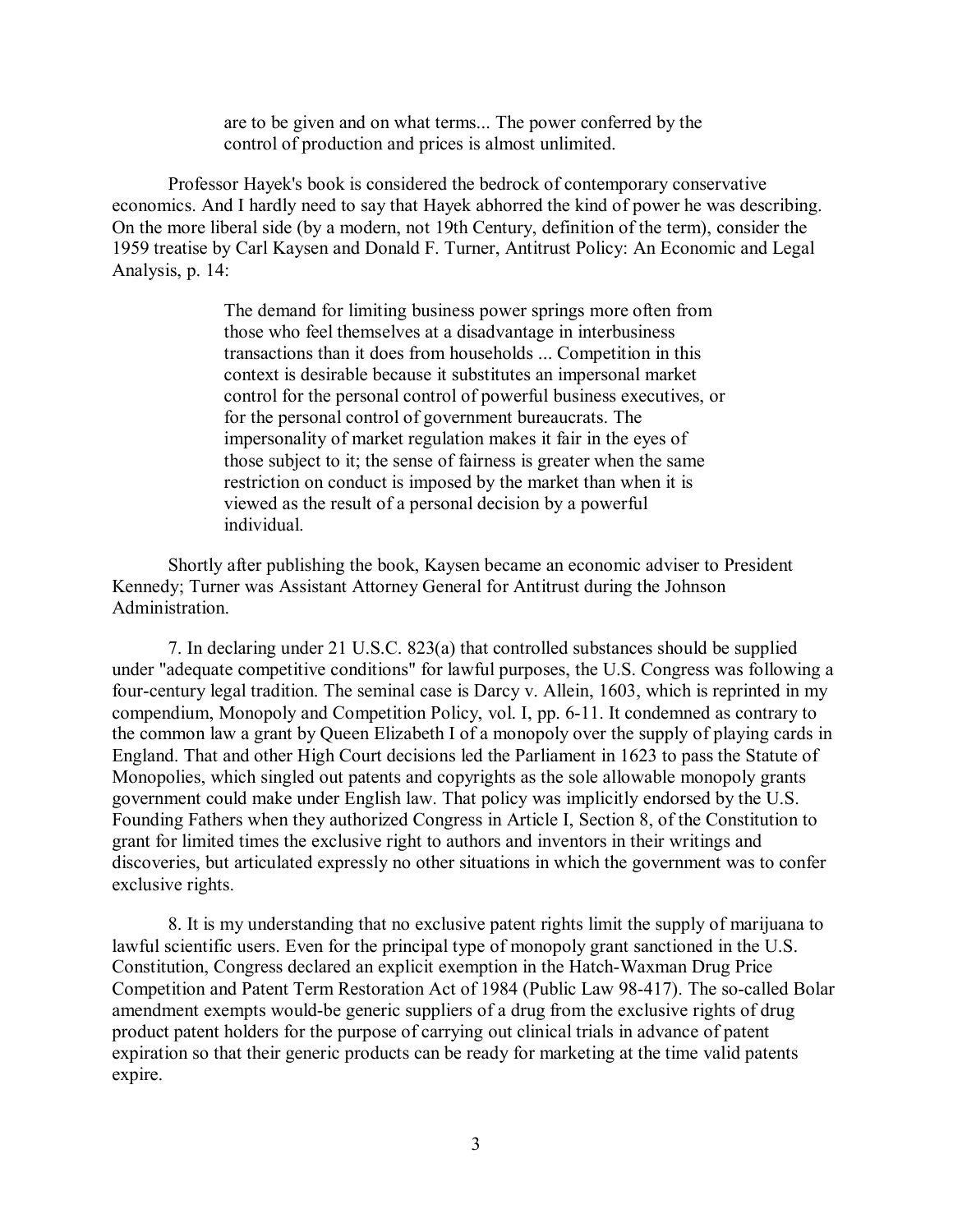9. A considerable part of my professional career has been devoted to studying the relationships between market structure and technological progress. One of my most important findings has been that innovation, quality, and diversity of product characteristics satisfying consumers' demands are more likely to be achieved when there are multiple producers than when there is only one, i.e., a monopoly. For a summary, see F. M. Scherer and David Ross, Industrial Market Structure and Economic Performance (3rd edition: 1990), pp. 600-607 and 639-660.

10. To conclude, I believe Mr. Strait is quite wrong in testifying that there is no impairment of competition when legitimate supplies of marijuana are sold at cost to authorized customers. Competitive problems emerge when costs are higher than those of alternative sources, or when supplies are denied -- i.e., the quantity supplied is zero -- to other would-be buyers who meet the scientific and/or medical criteria of the Food and Drug Administration (FDA) or, in the case of laboratory research, have the necessary DEA licenses. Denial of a license to the University of Massachusetts to produce marijuana for lawful scientific and medical purposes is contrary to both the spirit of 21 U.S.C. 823(a)(1) and to sound public policy.

#### MOTION SEEKING LEAVE TO FILE

#### FOURTH SUPPLEMENTAL PREHEARING STATEMENT

 Respondent seeks leave to file the above Fourth Supplemental Prehearing Statement for the following reasons: The material is not voluminous. Further, it is necessary testimony to rebut the testimony of DEA witness Matthew Strait. Thus, the need for this testimony did not arise until he testified during the hearing, and could not have been submitted before the hearing.

Respondent will fax this Third Supplemental Prehearing Statement to opposing counsel.

Respectfully submitted,

LYLE E. CRAKER, Ph.D.

 By his counsel, Julie M. Carpenter Jenner & Block, LLP 601  $13^{th}$  Street, N.W. Washington, DC 20005

 $\mathcal{L}_\text{max}$  and  $\mathcal{L}_\text{max}$  and  $\mathcal{L}_\text{max}$  and  $\mathcal{L}_\text{max}$  and  $\mathcal{L}_\text{max}$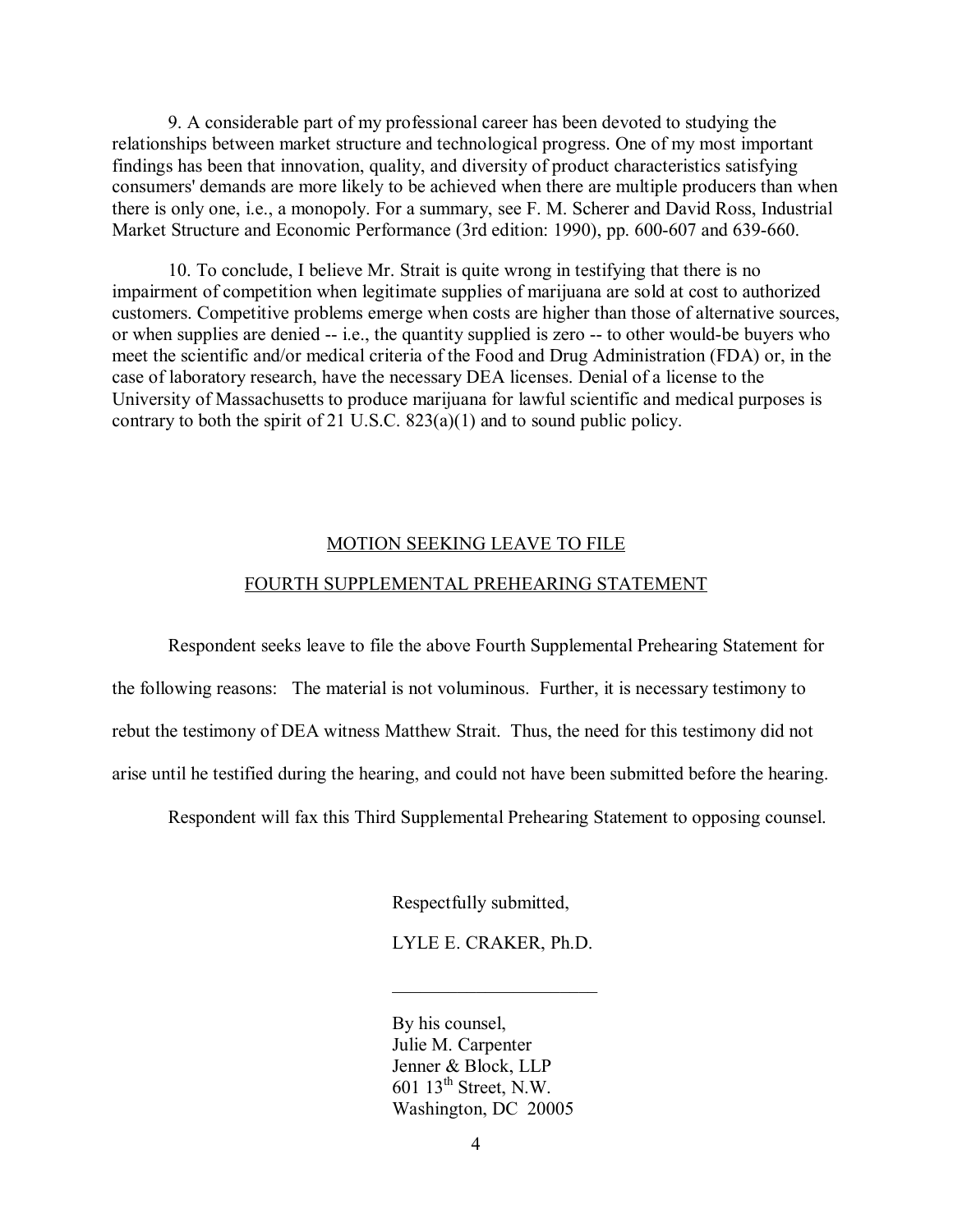Dated: November 2, 2005